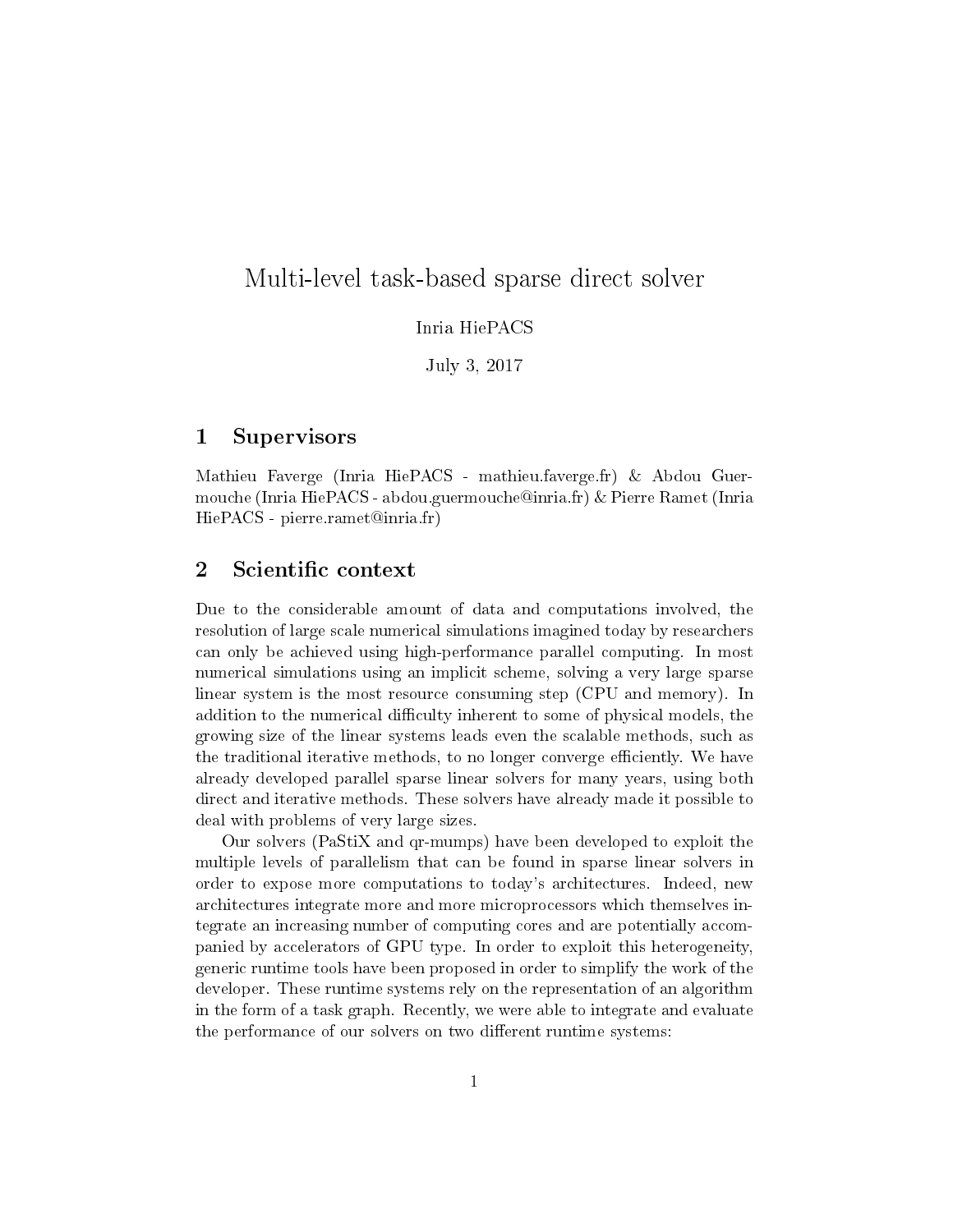- StarPU, developed at Inria, which dynamically discovers the tasks and their dependencies by unrolling a sequential task flow;
- PaRSEC, developed at the University of Tennessee, which uses a parameterized task graph to algebraically describe the graph and the data dependencies.

Thanks to those runtime systems, we have recently shown that scheduling strategies based on so-called 1D tasks have reached their limits on modern architectures. It becomes essential to exhibit more parallelism thanks to tasks of smaller granularity, so-called 2D tasks. Schemes using those fine grain tasks allows for more flexibility in the scheduling strategy and to feed more computing resources. However, their number can grow very quickly to several millions of tasks and their management becomes problematic due to the saturation of the system.

### 3 Objectives

The objective will be to study the implementation of a sparse direct solver on top of runtime systems, such as StarPU or PaRSEC, using a multi-level approach to control the number of tasks in the system. The objective is twofold: create enough parallelism to feed the large spectrum of resources, and keep the number of tasks to a level that can be efficiently handled by the runtime systems in terms of scheduling time, and memory overhead. This evolution in the programming model of our sparse direct solvers will lead to the development of new scheduling strategies tied to this multi-level approach.

This programming model will enable a better scalability of today's problem to consider a better scalability at very large scale on homogeneous and heterogeneous clusters. The validation of this approach will be done on the PaStiX and qr-mumps solvers on the PlaFRIM cluster first, and then on larger scale on national and European architectures through the GENCI and PRACE programs.

### 4 Prerequisites

Knowledge in linear algebra, parallelism and C